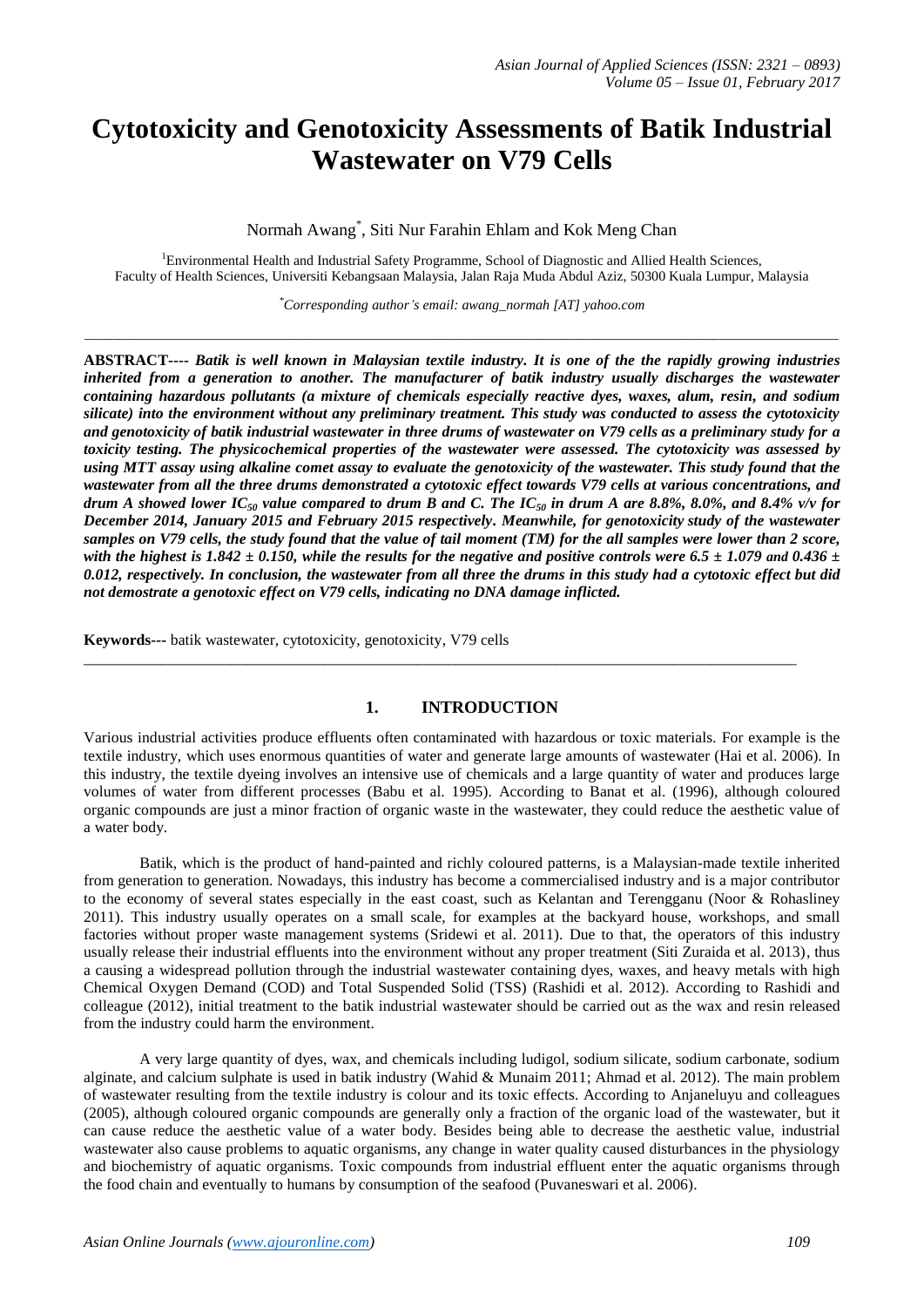Therefore, this toxicology study of batik industry wastewater is essential as a first step to identify potentially hazardous substances for better wastewater handling in the future and to ensure this wastewater does not degrade the quality of surface water, do not affect the environment, and do not directly affect humans. Furthermore, in the presence of the toxic component, this study served as hazard identification for a better handling of the wastewater. The objective of this study was to determine the physicochemical properties and cytotoxic and genotoxic effects of batik industrial wastewater on V79 cells.

# **2. MATERIALS AND METHOD**

### **2.1 Sampling location and time**

The sampling was done at one of the batik enterprises located at Hulu Langat, Selangor. Water samples were taken from each drum (A, B, and C) containing the wastewater from different batik making processes. Drum A was the first wastewater after the colour turn off process of the cloth by using sodium silicate to act as a fixer. Drum B was the wastewater point from the process of boiling the cloth with sodium carbonate (soda ash) to remove the waxes. Finally, drum C was the final wastewater point where the cloth was soaked and finally rinsed. Sampling was done thrice on December 2014, January 2015, and February 2015. All samples were collected, and direct reading was taken in triplicate.

## **2.2 Physicochemical Analysis**

The physicochemical analysis was conducted based on the method by Hach (2002). The pH, dissolved oxygen (DO), and temperature readings were taken using a multiparameter. Later, the wastewater samples from each drum were filled into a 1 L Schott bottle and BOD bottle. Bottles containing water samples were placed in a cold box filled with ice all the way to the laboratory. The physicochemical analysis for the parameters namely total suspended solids (TSS), biochemical oxygen demand (BOD), and chemical oxygen demand (COD) was made on the day of sampling. Other than that, to test cytotoxicity and genotoxicity, the wastewater samples were stored at a temperature of −20 °C (Žegura et al. 2009).

#### **2.3 Cell Culture**

This study used a V79 cells, i.e., lung fibroblast cells derived from Chinese hamster male organism, *Cricetulus griseus* obtained from the American Type Culture Collection (CCL-93). Chaung and colleagues (1997) stated that V79 cells are fibroblast cells that commonly used in studies on DNA damage and repair. These cells can be used to assess basal cytotoxicity (Ekwall & Ekwall 1988), target organ toxicity (Balls & Fentem 1992) and in some cases, it can provide information on the dosage of death in in-vivo study (Shrivastava et al. 1991). Furthermore, V79 cells were used because these cells are recognized and mostly used in studies on toxicity and mutagenicity (Cingi et al. 1991).

These cells were cultured in a Dulbecco's Modified Eagle's medium (DMEM) with L-glutamine supplemented with 10% foetal bovine serum (FBS) and 1% penicillin/streptomycin. The cells were cultured in T75 or T25 culture flask with an ambient temperature 37 °C, humidity 5%  $CO<sub>2</sub>$ , and 95% air.

## **2.3.1 MTT Assay**

The cytotoxicity of the samples was determined using 3-(4,5-dimethylthiazol-2-yl)-2,5-diphenyltetrazolium bromide (MTT) according to Mosmann (1983). This assay measures the conversion of MTT to insoluble formazan by dehydrogenase enzymes of the intact mitochondria of living cells. In this study, the V79 cells were seeded at a density of  $1 \times 10^4$  cells/well into 96-well plates in three replicates. After 24 h of incubation at 37 °C to allow attachment of the cells, the growth medium was replaced with a fresh medium containing 10%, 20%, 30%, 40%, and 50% v/v of water samples, and then the cells were incubated for 24 h. After treatment, 20 µL of MTT was added, and the cells were further incubated for 4 h at 37 °C. The medium was removed, and the formazan crystals were dissolved in dimethyl sulfoxide (DMSO). The amount of formazan crystals directly correlated to the number of viable cells. The optical density (OD) was measured at 570 nm using a microplate reader. Cell survival (viability) was determined by comparing the optical density (OD) of the wells containing cells treated with wastewater samples to cells exposed to 50% v/v of distilled water in a growth medium. A 30% reduction of the viability by the sample was considered a cytotoxic response [\(Žegura et al.](#page-8-0)  [2009\)](#page-8-0).

## **2.3.2 Alkaline Comet Assay**

For the experiments,  $5 \times 10^4$  cells/well was seeded in a 6-well plate, incubated for 24 h in DMEM medium, and then treated with each concentration of  $IC_{50}$  results from the MTT assay. The treatment time was 2 h. At the end of the treatment, the cells were washed with 2 mL of PBS at 37 °C and trypsinised with 0.5 mL of trypsin. After 1 min, the cells were suspended in complete medium, and the cells were centrifuged at 25 rpm in 5 min. These steps were repeated for two times before the cells were transferred into an Eppendorf tube. 100 µL of 0.6 % NMA was embedded on the frosted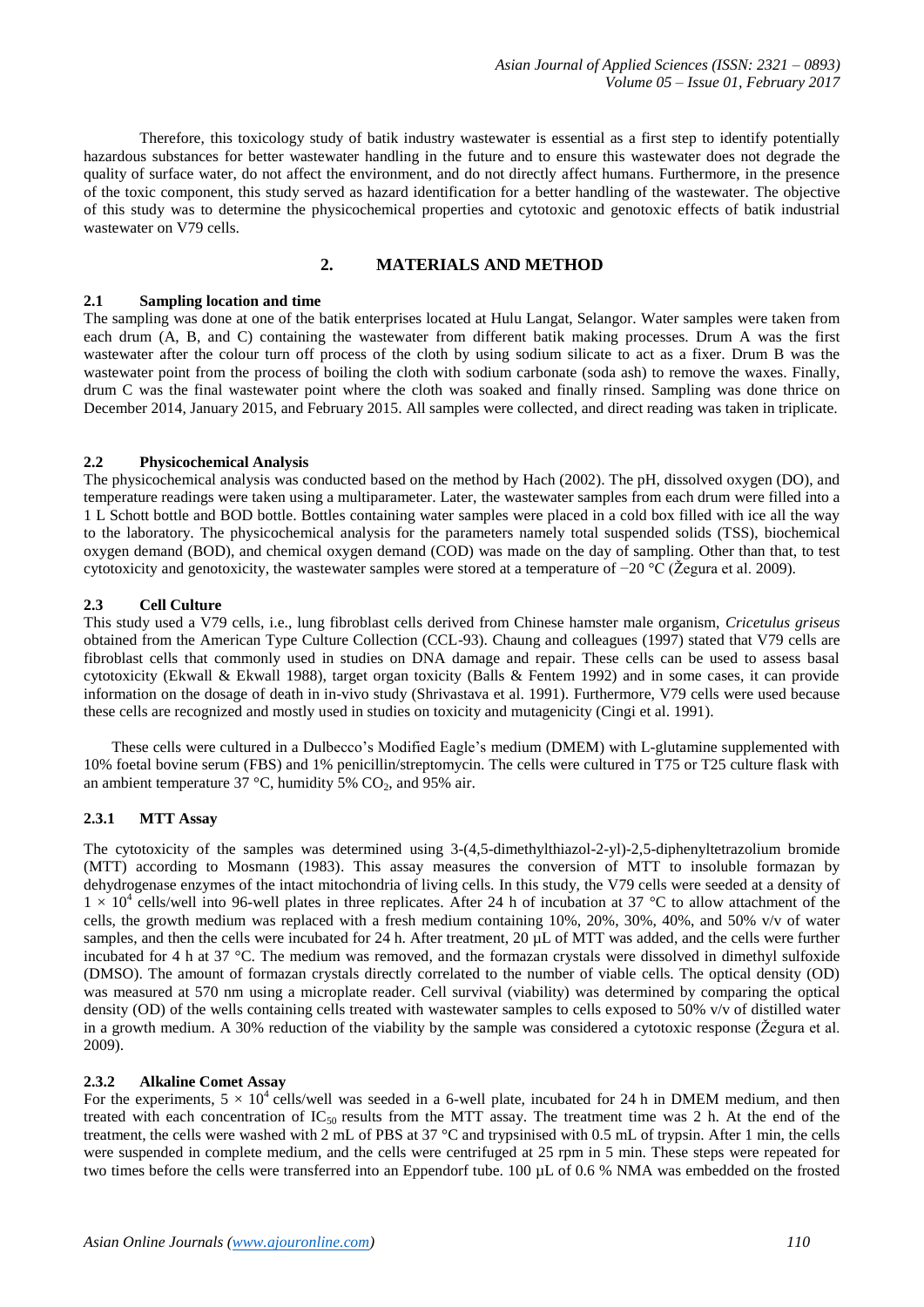slides, while 80 µL 0.6% LMA was mixed with cells pallet and layered on the dry NMA on frosted slides. All the slides were placed inside a coplin jar filled with lysis buffer for 24 h. After 24 h of the lysis process, the slides were electrophoresed in an electrophoresis tank filled with electrophoresis buffer for 20 min. Then, the neutralised steps were taken where the slides were dropped with a neutralize buffer pH 7.5 in 5 min repeatedly. After the slides were dry, 45 µL of ethidium bromide was dropped on the slides, and the coverslip was placed. The slides were kept in an opaque box for 24 h at 4 °C. The slides were analysed via fluorescent microscope (Leitz Laborlux Epifluoresence Microscope, Germany) equipped with 515 barrier filter and 560 emission filter. Fifty cells per slide were scored, and the percentage tail moment (TM) of DNA was analysed.

#### **2.4 Statistical Analysis**

The data were expressed as the mean  $\pm$  standard error of mean (SEM). Statistical analysis was performed by using Statistical Package for Social Sciences (SPSS) version 20.0 by employing one-way ANOVA. From the analysis, the data were considered statistically significant when p<0.05. One-way ANOVA was used to find the relationship between each drum.

## **3. RESULTS AND DISCUSSION**

#### **3.1 Physicochemical assessment**

Table 3.1 shows the readings of the physicochemical parameter for the batik industrial wastewater during sampling in December 2014, January 2015, and February 2015. Each parameter in this study was compared with the parameters in the Malaysian Environmental Quality (Industrial Effluent) Regulation 2009 standard B, Environmental Quality Act 1974 to determine whether the effluent discharged into water bodies exceeded the prescribed limit. The pH readings were observed, and it can be concluded that this batik wastewater was alkaline as the average pH value ranged from 8 to 12.5. Five out of nine pH readings were observed to exceed the prescribed limit set by the regulation, namely 3.3–9.0.

Table 1. The readings of physicochemical parameter batik industrial wastewater during sampling in December 2014, January 2015, and February 2015. Each value is the average of triplicate expressed in average ± S*E*M.

|             |               | <b>PARAMETER</b> |                                     |               |                   |                |                 |  |
|-------------|---------------|------------------|-------------------------------------|---------------|-------------------|----------------|-----------------|--|
| <b>DRUM</b> | <b>MONTH</b>  | pН               | <b>Temperature</b><br>$(^{\circ}C)$ | DO.<br>(mg/L) | *COD<br>(mg/L)    | *BOD<br>(mg/L) | **TSS<br>(mg/L) |  |
| $^*A$       | December 2014 | $11.2 \pm 0.0$   | $27.9 \pm 0.0$                      | $0.5 \pm 0.1$ | $4014.7 \pm 0.8$  | $30.2 \pm 0.0$ | $22.3 \pm 0.9$  |  |
|             | January 2015  | $8.3 \pm 0.0$    | 27. $8 \pm 0.0$                     | $4.3 \pm 0.0$ | $2179.0 \pm 8.9$  | $30.3 \pm 0.1$ | $20.7 \pm 3.2$  |  |
|             | February 2015 | $8.9 \pm 0.00$   | $28.7 \pm 0.0$                      | $3.3 \pm 0.0$ | $2129.3 \pm 14.2$ | $36.7 \pm 0.0$ | $25.0 \pm 1.5$  |  |
| $**R$       | December 2014 | $11.5 \pm 0.0$   | $28.2 \pm 0.0$                      | $5.2 \pm 0.0$ | $63.3 \pm 7.9$    | $20.8 \pm 0.2$ | $321.7 \pm 2.4$ |  |
|             | January 2015  | $12.5 \pm 0.0$   | $30.1 \pm 0.0$                      | $3.2 \pm 0.1$ | $274.0 \pm 7.0$   | $21.6 \pm 0.3$ | $109.7 \pm 6.3$ |  |
|             | February 2015 | $8.9 \pm 0.0$    | $29.7 + 0.0$                        | $2.8 \pm 0.0$ | $266.3 + 0.9$     | $20.3 + 0.1$   | $222.3 + 0.7$   |  |
|             | December 2014 | $9.9 \pm 0.0$    | $28.0 \pm 0.0$                      | $4.5 \pm 0.0$ | $37.7 \pm 3.7$    | $21.0 \pm 0.4$ | $5.3 \pm 0.3$   |  |
| $\mathbf C$ | January 2015  | $10.4 \pm 0.1$   | $27.5 + 0.0$                        | $4.7 + 0.0$   | $244.0 + 3.0$     | $20.2 + 0.1$   | $8.0 \pm 0.6$   |  |
|             | February 2015 | $8.8 \pm 0.0$    | $28.2 \pm 0.0$                      | $3.4 \pm 0.0$ | $206.7 \pm 3.7$   | $26 \pm 0.0$   | $7.3 \pm 0.9$   |  |

\* There is a significant difference between drum A with B and C with  $p<0.05$ .

\*\* There is a significant difference between drum B with A and C with  $p<0.05$ .

The prescribed limit for COD is 250 mg/L, while, for BOD, there is no prescribed limit suggested in the regulation. This study found that all COD readings from drum A exceeded the prescribed limit. In addition, statistical analysis showed there was a significant difference  $(p<0.05)$  in BOD and COD parameters of the wastewater between drum A with B and C. BOD value is high due to the presence of organic materials that are not oxidized from sizing and desizing process which the textiles are treated with starch and enzymes (Hussain et al. 2004).

For TSS, all the readings from drum B exceeded the prescribed limit, 100 mg/L. Statistical analysis showed a significant difference between drum B with A and C. The wastewater in drum B was a result from the process of heating of batik to remove the existing wax on the fabric. Therefore, the main source of suspended solids present in the wastewater was most likely from the wax in solid form at a room temperature.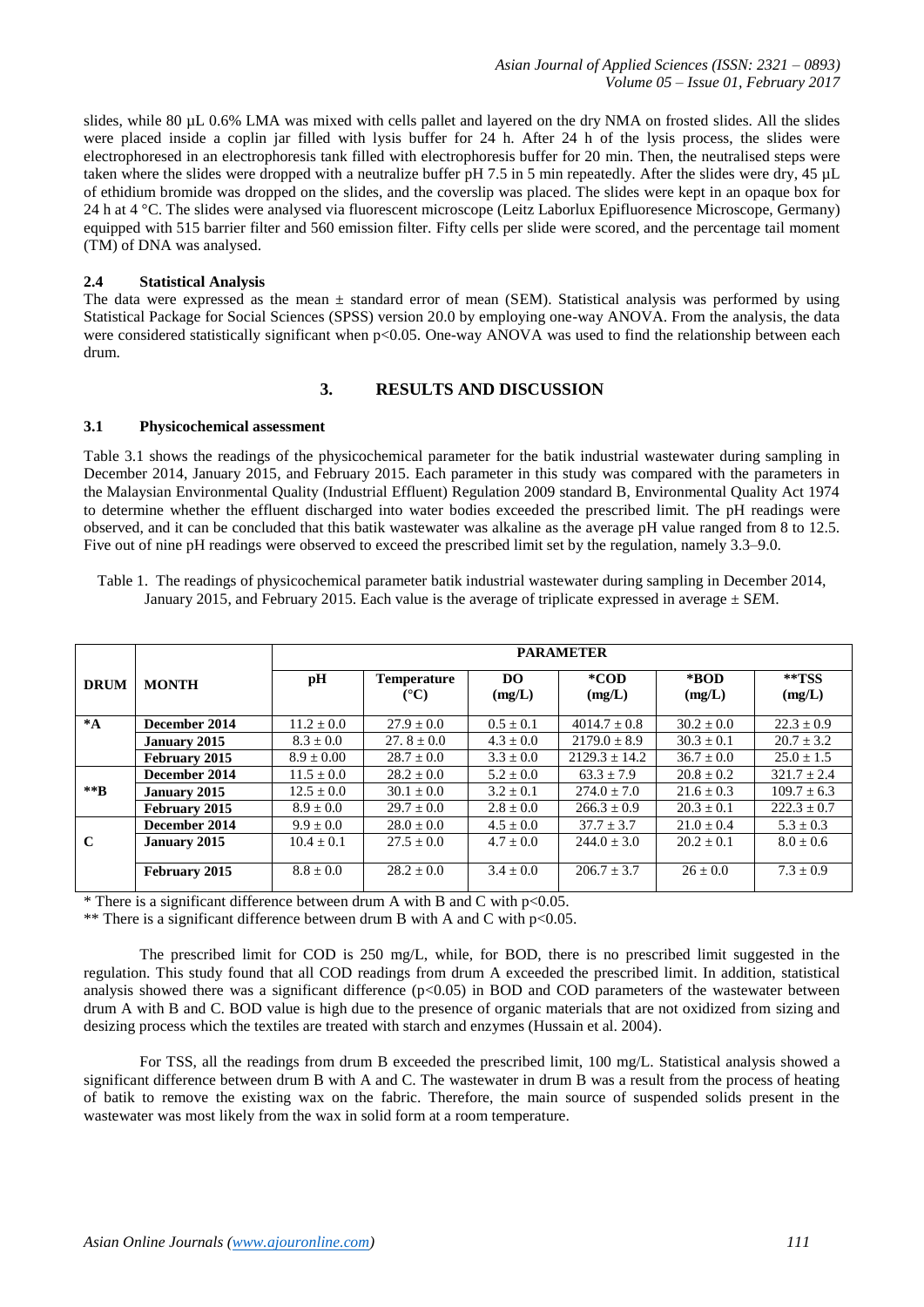#### **3.2 MTT assay for cytotoxicity**

Figure 3.1 shows the percentage of cell viability when the V79 cells were treated with the wastewater samples from drum A, B, and C after 24 h of treatment. At the beginning of the experiment, the concentration used for the MTT assay for wastewater sample at drum A, B and C are 10%, 20%, 30%, 40%, 50% v/v. Unfortunately, the results for drum A and B showed very sharp decrease between concentrations of 0% v/v to 10% v/v. Therefore, new concentration for drum A and B were used which are 2%, 4%, 6%, 8%, and 10% v/v, while for drum C, the test concentrations remain same that are 10%, 20%, 30%, 40%, 50% v/v. Following 24 h treatment, the cytotoxic effects of the wastewaters against V79 cells were assessed using MTT assay, as shown in Figure 3.1. V79 cells showed a decrease in viability in a concentration-dependent manner following the 24 h treatment. IC<sub>50</sub> value is defined as the concentration of inhibition, when there is a 50% inhibition of cell viability at the concentration. For the sample from drum A, the  $IC_{50}$  values observed in December 2014, January 2015, and February 2015 were 8.8%, 8.0%, and 8.4% v/v, respectively, while for drum B were 9.8%, 9.2%, and 8.8% v/v, respectively.

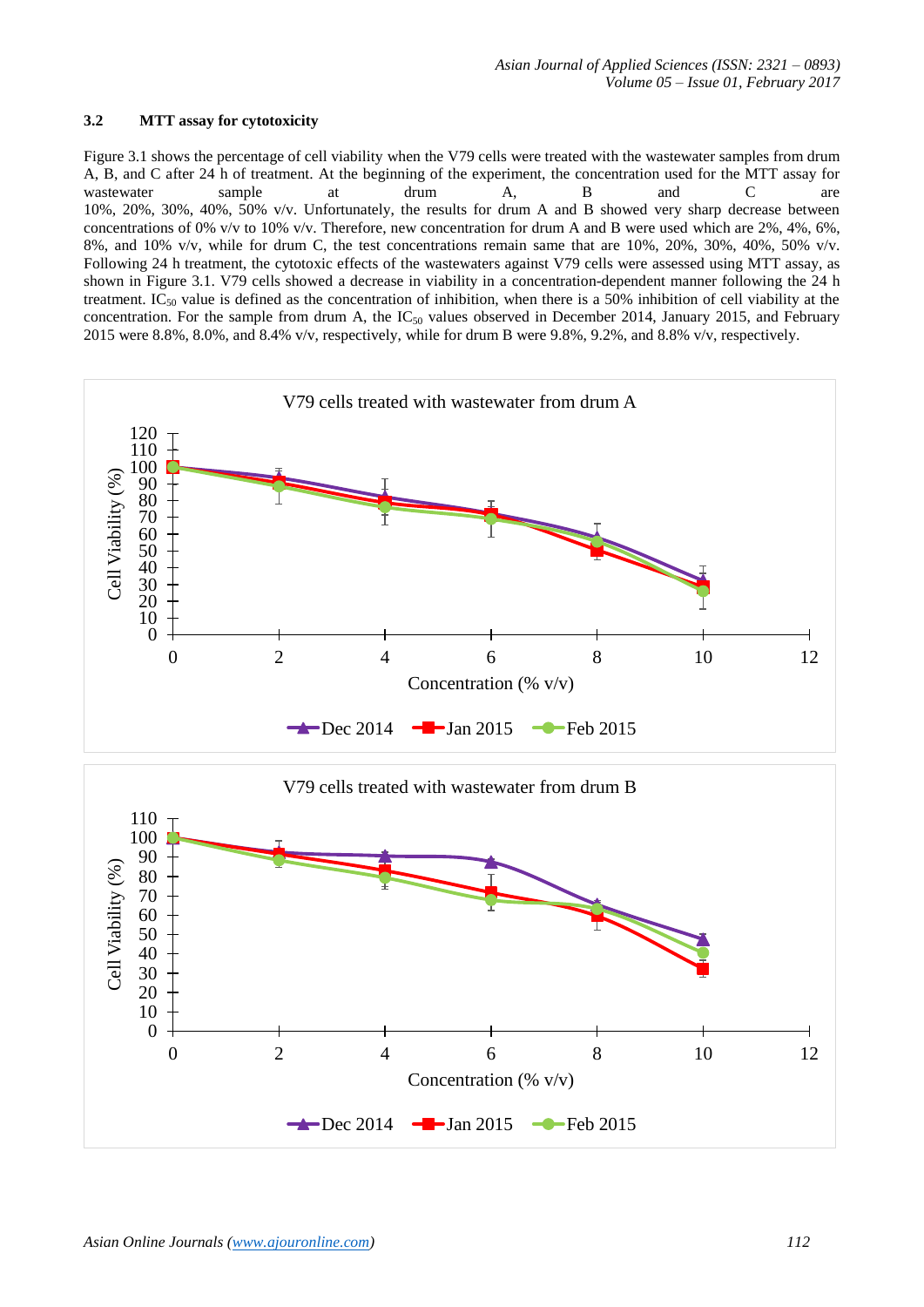

Fig 1 . The percentage of V79 cells viability against the concentration of the wastewater in drum A, B and C after 24 h of treatment.

Based on the  $IC_{50}$  values observed, it can be summarised that the wastewater samples in drum A and B inhibited the V79 cells at low concentrations. This was probably due to a mixture of substances comprising vinyl sulfone (reactive dye), sodium silicate (Na<sub>2</sub>SiO<sub>3</sub>), fixer substance, sodium carbonate (Na<sub>2</sub>CO<sub>3</sub>), resin, and other materials used throughout the batik making processes. The cytotoxic effects shown indicated that the concentration of the chemicals present in the wastewater was very high, strengthened by the high COD reading on drums A and B, which exceeded the guidelines set by the Environmental Quality (Industrial Effluent) Regulation 2009.

Next, the wastewater sample from drum C showed cytotoxic effects at high concentrations on V79 cells. The percentage of cell viability decreased slightly as the concentration increased from 10% v/v to the highest concentration, 50% v/v. IC<sub>50</sub> values were observed for wastewater sample from drum C at 49%, 48%, and 44% v/v for December 2014, January 2015, and February 2015, respectively. These results were most likely because all the chemicals used throughout the process of batik making were washed out in the wastewater from drum A and B, besides the chemical dilution that occurred. This is in line with Srebrenkoska (2014), who states that the nature of the wastewater from textile industry finishing process is less alkaline and has low BOD content.

Klemola and colleague (2006) stated that dyes used in the textile dyeing process consist of a mixture of commercial dye and other chemicals including calcium stearate, therefore, most discussions and findings of the textile industry wastewater refer to the toxicity of the chemical mixtures rather than a pure chemical. The effects of pure dye are not easy to determine because originally it is in a powder form. However, since all these dyes are a part of the mixture in the wastewater, it is more effective to assess the toxicity of this mixture than the pure dye when assessing the safety of commercial dye formulation. *In vitro* toxicity studies on boar sperm cells against 3 monochlorotriazinyl reactive dyes namely yellow, red, and blue were conducted by Klemola et al. (2006). They found that all dyes showed toxic effects on the sperm cells in various concentrations.

In this present study, one-way ANOVA with post-hoc Tukey test was used to compare the  $IC_{50}$  values of all the treatment groups. There was a significant difference (p<0.05) between wastewater samples from drum C with A and B. Based on the  $IC_{50}$  values of the wastewater samples, the sample from drum C was the least toxic. Although there was no significant difference between drum A and B, the  $IC_{50}$  values for wastewater sample from drum A was clearly lower than the wastewater sample from drum B. Our results therefore demonstrated that the wastewater sample from drum A was the most cytotoxic among all the three wastewater samples studied.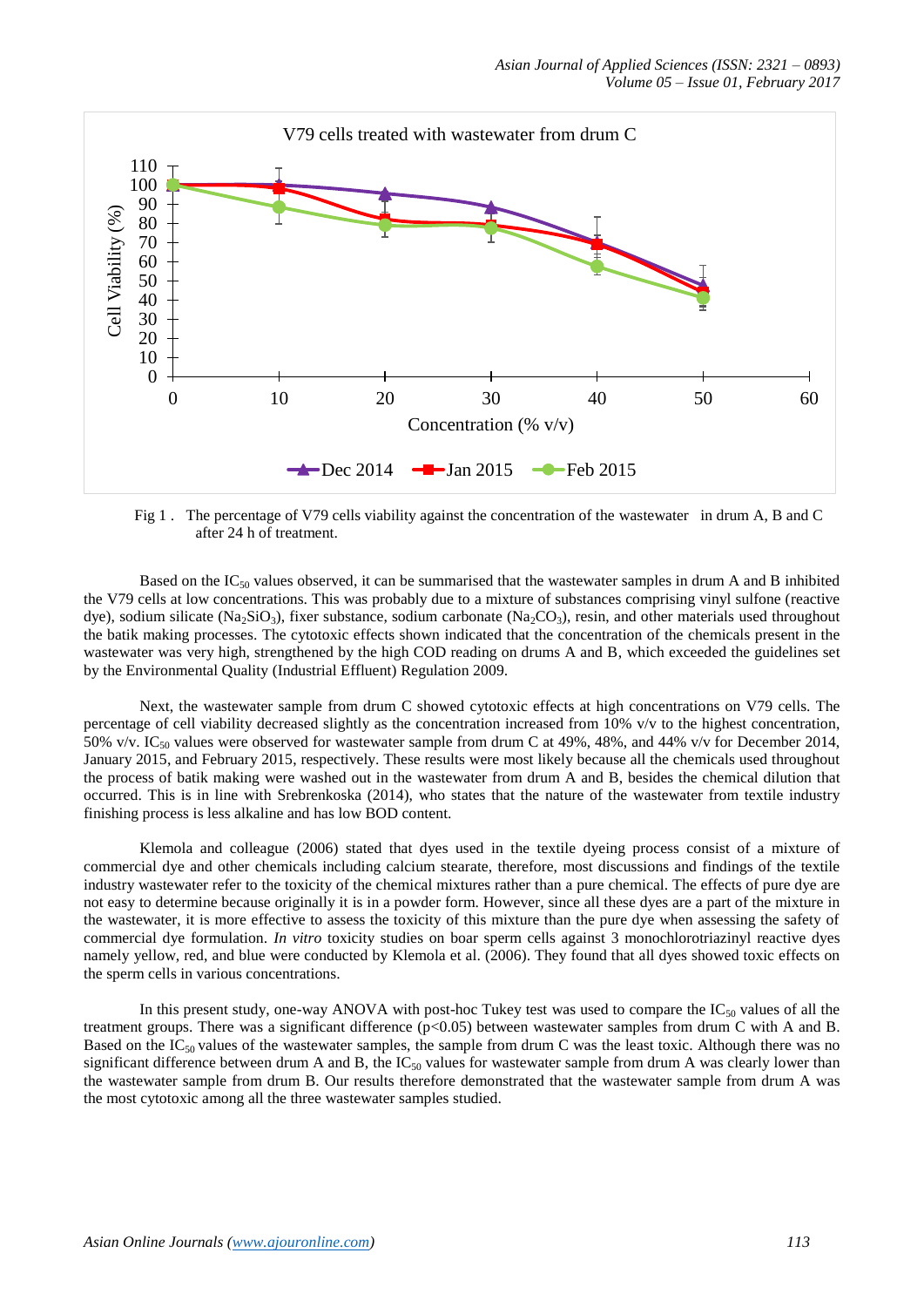## **3.3 Genotoxicity**

Figure 3.2 shows the tail moment of V79 cells for the negative control, positive control, and wastewater samples from drum A, B, and C treated with  $IC_{25}$  concentration. Alkaline comet assay was employed to detect the primary DNA damage induced by the wastewater in this study on the V79 cell line.  $IC_{25}$  concentration from MTT assay was chosen because it was a sensitive assay for the detection of genotoxic substance. If a higher concentration of inhibition was selected, the false positives results may exhibit because this assay would detect any materials that may cause damage to the DNA but could not differentiate it from other cytotoxic substances (Henderson et al. 1998). Hartman and colleague (2001) also suggest the use of 75% and above of cells viability in order to avoid false positive results. Table 2 tabulates the IC<sub>25</sub> concentration used in this assay, while for menadione, the concentration used was 6  $\mu$ M.

|      |          | December 2014<br>$\% (v/v)$ | <b>January 2015</b><br>$\% (v/v)$ | February 2015<br>$\% (v/v)$ |
|------|----------|-----------------------------|-----------------------------------|-----------------------------|
|      | A        | 5.0                         | D.4                               | т.∠                         |
| Drum |          |                             | D.4                               |                             |
|      |          | 38                          |                                   |                             |
|      | Menadion |                             | 6 uM                              |                             |





Fig. 2. Tail moment of V79 cells for the negative and positive control and wastewater samples from drum A, B, and C treated with  $IC_{25}$  concentration

Tail moment is defined as the product of the distance between the head and the tail by the proportion of DNA in the tail. Tail moment is used to evaluate the extent of DNA migration [\(Olive et al. 1990\)](#page-7-0). Tail moment provides the most stable estimates for DNA damage because it has a large degree of uniformity in quartile dispersions. As shown in Figure 3.2, none of the wastewater samples showed any severe DNA damage compared to the negative control used, menadione. All of the tail moments observed in this study were below 2, and the highest tail moment recorded was  $1.842 \pm 0.150$ , while for negative and positive control, the readings were  $6.5 \pm 1.079$  and  $0.436 \pm 0.012$ , respectively. These results clearly showed that there was no significant DNA damage. Based on one-way ANOVA statistical analysis, there was no significant difference between the tail moment of all wastewater samples from drum A, B, and C ( $p = 0.097$ ). Cells treated with menadione demonstrated a significant DNA damage as compared to the treatment with the wastewater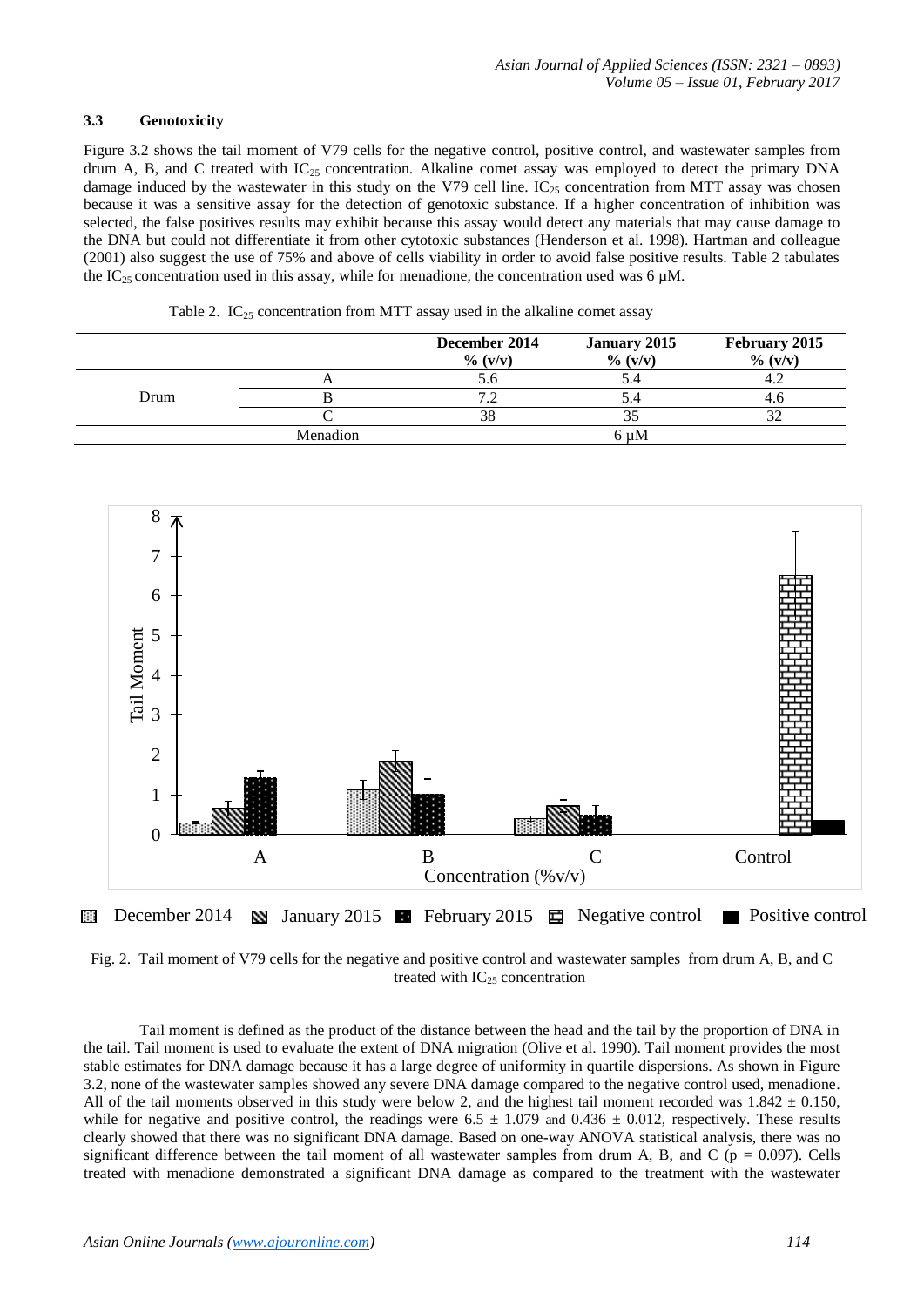samples. Olive and colleague (1990) suggest that DNA damage is significant when the tail moment is higher than 5. Therefore, for this study, it can conclude that there was no migration of DNA strands, and the wastewater samples from all drums of the batik industry did not cause DNA damage. Table 3 shows all the tail moment results from the alkaline comet assay for genotoxicity assessment.

According to Ghaly and colleague (2014), during the dyeing processes, not all the dyes applied to the fabrics are fixed on them, and there is always a portion of these dyes that remains unfixed to the fabrics and is washed out. This is a contributing factor to the high concentration of dyes in wastewater that can cause toxic effects. In studying the harmful effects of textile wastewater, reactive dyes are among the key potential factors for the toxic effects to humans and the environment (Wang et al. 2002). Moreover, the highly complex nature of textile wastewaters may prove to be a limitation factor for a complete assessment of toxicity with chemical analysis (Sharma et al. 2007). Our study revealed that the batik industrial wastewater from drum A, B, and C resulted in a lower level of DNA damage in the V79 cells tested as compared to control.

Although this batik industry wastewater is capable of causing cytotoxic effects on V79 cells and did not show any DNA damage, precautions must be taken to avoid this wastewater containing toxic chemicals harming the environment and health of local residents. Therefore, reducing the discharge of this textile industrial waste into variety pathway to the environment subsequently can reduce risks to the environment (Shaikh 2009).

## **4. CONCLUSION**

Our study found that all the wastewater samples from the batik industry in Hulu Langat, Selangor to be cytotoxic to V79 cells but was negative in the alkaline comet assay. In this study, physicochemical characterisation of the wastewater samples served as an important aspect to understand the profile and quality of the wastewater. The study found that BOD, COD, and TSS parameters exceeded the Environmental Quality (Industrial Effluent) Regulation 2009. Early anticipation was made that the wastewaters were hazardous to human and the environment. The results of cytotoxicity assessment towards V79 cells showed that all the three wastewater drums (A, B, and C) exhibited cytotoxic effects in various concentrations, which was in line with the anticipation made. However, genotoxicity assessment showed negative results towards the V79 cells, i.e., there was no DNA damage shown, indicating the batik industrial wastewater did not cause genotoxic effects towards the V79 cells. This study is expected to be the pioneer in toxicity assessment studies on batik industrial wastewater.

## **5. ACKNOWLEDGEMENT**

We would like to thank the Malaysian Ministry of Higher Education for the financial support through the grant. Technical support from the laboratory assistants of the Biomedical Science Programme and Environmental Health and Industrial Safety Programme, Faculty of Health Sciences, Universiti Kebangsaan Malaysia is gratefully acknowledged. Special thanks to the batik enterprise at Hulu Langat, Selangor.

## **6. REFERENCES**

- Ahmad, A. L., Harris, W. A. & Ooi, B. S. 2012. Removal of dye from wastewater of textile industry using membrane technology*. Jurnal of Technology* 36(1): 31–44.
- Anjaneyulu, Y., Chary, N. S. & Raj, D. S. S. 2005. Decolourization of industrial effluents–available methods and emerging technologies–a review. Reviews in *Environmental Science and Bio/Technology* 4(4): 245-273.
- Babu, B. R., Parande, A. & Raghu, S. 1995. *Textile Technology*. Technology.
- Balls, M. & Fentem, J. 1992. use of basal cytotoxicity and target organ toxicity tests in hazard identification and risk assessment. *Alternatives to laboratory animals: ATLA.*
- Banat, I. M., Nigam, P., Singh, D. & Marchant, R. 1996. Microbial decolorization of textile-dyecontaining effluents: A review. *Bi*oresource Technology 58(3): 217-227.
- Chaung, W., Mi, L.-J. & Boorstein, R. J. 1997. The p53 status of Chinese hamster V79 cells frequently used for studies on DNA damage and DNA repair. *Nucleic acids Research* 25(5): 992-994.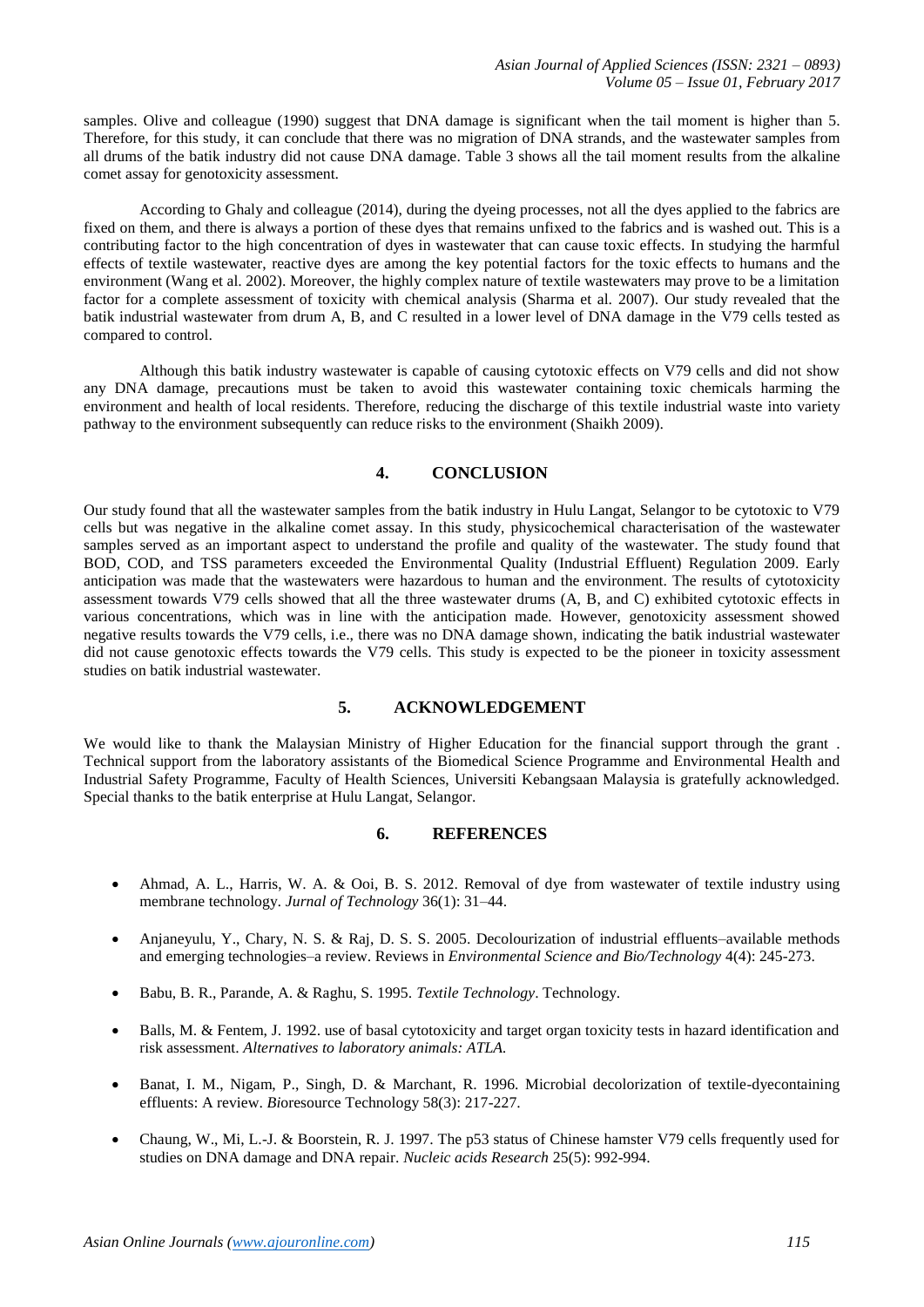- Cingi, M., De Angelis, I., Fortunati, E., Reggiani, D., Bianchi, V., Tiozzo, R. & Zucco, F. 1991. Choice and standardization of test protocols in cytotoxicology: a multicentre approach. *Toxicology in vitro* 5(2): 119-125.
- Department of Environment, Environmental Quality (Industrial Effluent) Regulation 2009 standard B, Environmental Quality Act 1974
- Ekwall, B. & Ekwall, K. 1988. Comments on the use of diverse cell systems in toxicity testing. *Alternatives to laboratory animals: ATLA.*
- Ghaly, A., Ananthashankar, R., Alhattab, M. & Ramakrishnan, V. 2014. Production, characterization and treatment of textile effluents: a critical review. *J Chem Eng Process Technol* 5: 182.
- Hach. 2002. spectrophotometer procedure manual Ed. USA: HACH Company.
- Hai, F. I., Yamamoto, K. & Fukushi, K. 2006. Development of a submerged membrane fungi reactor for textile wastewater treatment. *Desalination* 192(1): 315-322.
- Hartmann, A., Kiskinis, E., Fjallman, A. & Suter, W. 2001. Influence of cytotoxicity and compound percipitation on test results in the alkaline comet assay. *Mutation Research*. 497: 199-212
- Henderson, L., Wolfreys, A., Fedyk J., Bourner, C. & Widebank, S. 1998. The ability of comet assay to discriminate between genotoxins and cytotoxins. *Environmental Safety Laboratory, Unilever Research*. United Kingdom. Oxford University Press.
- Hussain, J., Hussain, I. & Arif, M. 2004. Characterization of Textile Wastewater. *Journal of Industrial Pollution Control.* 20(1): 137-144
- Klemola, K., Honkalampi-Hämäläinen, U., Liesivuori, J., Pearson, J. & Lindström-Seppä, P. 2006. Evaluating The Toxicity Of Reactive Dyes And Fabrics With The Spermatozoa Motility Inhibition Test.
- Mosmann, T. 1983. Rapid colorimetric assay for cellular growth and survival: application to proliferation and cytotoxicity assays. *Journal of immunological methods* 65(1): 55-63.
- Noor, S. & Rohasliney, H. 2011. A Preliminary Study on Batik Effluent in Kelantan State: A Water Quality Perspective. *International Conference on Chemical, Biological and Environment Sciences, Bangkok*, hlm. 274- 276.
- <span id="page-7-0"></span> Olive, P. L., Banáth, J. P. & Durand, R. E. 1990. Heterogeneity in radiation-induced DNA damage and repair in tumor and normal cells measured using the" comet" assay. *Radiation research* 122(1): 86-94.
- Puvaneswari, N., Muthukrishnan, J. & Gunasekaran, P. 2006. Toxicity assessment and microbial degradation of azo dyes. *Indian journal of experimental biology* 44(8): 618.
- Rashidi, H. R., Sulaiman, N. M. N. & Hashim, N. A. 2012. Batik Industry Synthetic Wastewater Treatment Using Nanofiltration Membrane. *Procedia Engineering* 44(0): 2010-2012.
- Rashidi, H., Sulaiman, N. N., Hashim, N. & Hassand, C. C. 2012. The Application of Hybrid Physical Pretreatment System for Treatment of Simulated Batik Wastewater.
- Sharma, K., Sharma, S., Sharma, S., Singh, P., Kumar, S., Grover, R. & Sharma, P. 2007. A comparative study on characterization of textile wastewaters (untreated and treated) toxicity by chemical and biological tests. *Chemosphere* 69(1): 48-54.
- Shrivastava, R., John, G., Rispat, G., Chevalier, A. & Massingham, R. 1991. Can the in vivo maximum tolerated dose be predicted using in vitro techniques? A working hypothesis. *Alternatives to laboratory animals: ATLA.*
- Srebrenkoska, V., Zezova, S., Spasova, S. & Golomeova, S. 2014. Methods for waste waters treatment in textile industry.